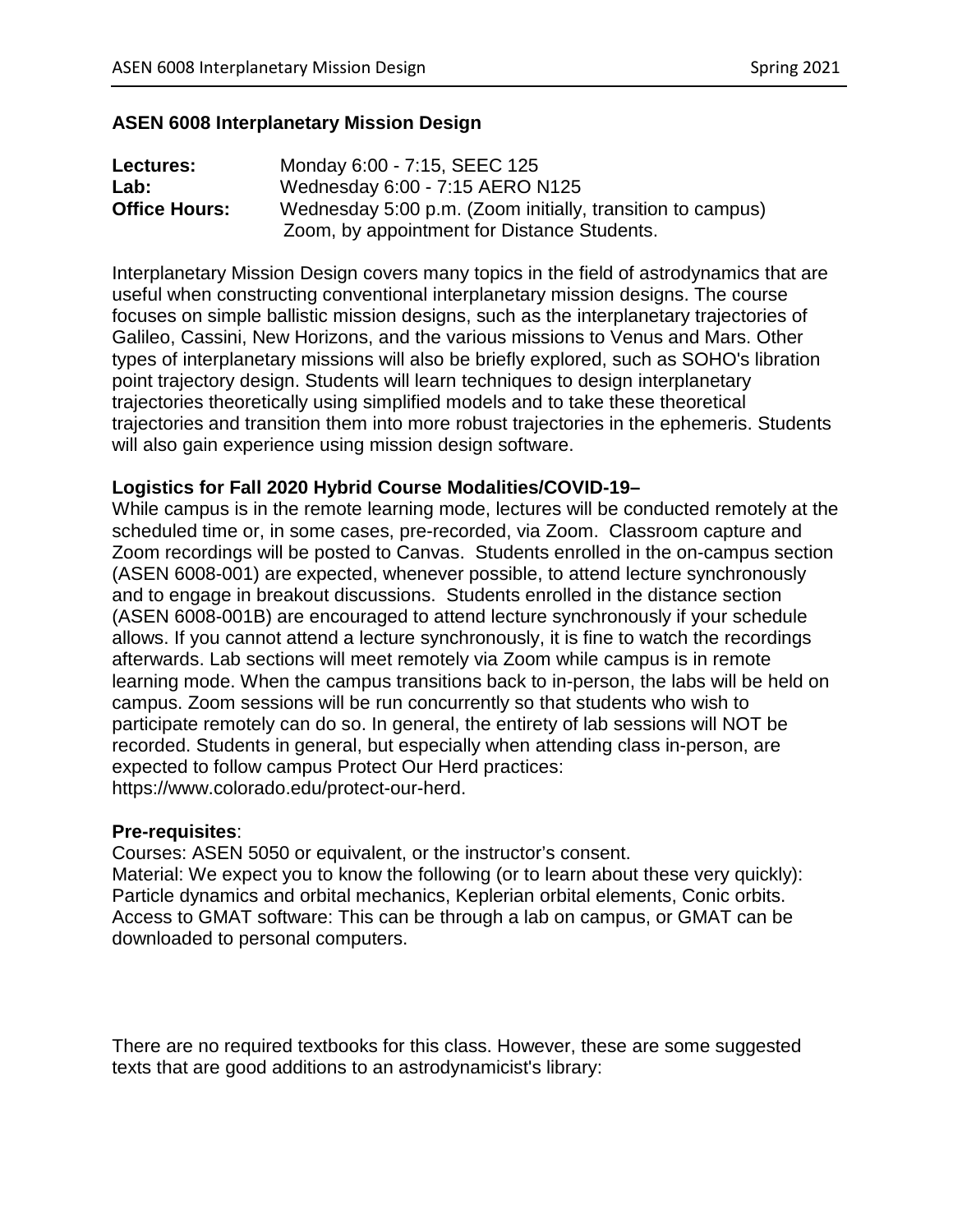- **Vallado,** *Fundamentals of Astrodynamics and Applications*. We will probably reference this frequently.
- Bate, Roger R., D.D. Mueller, and J.E. White, *Fundamentals of Astrodynamics*, New Dover Publications, New York, 1971.
- Brown, Charles D., *Spacecraft Mission Design*, AIAA Education Series, Reston, VA, 1998.
- Curtis, H., *Orbital Mechanics for Engineering Students*, Elsevier, Butlington, MA., 2005.
- Meeus, J., *Astronomical Algorithms*, Willmann-Bell, Inc., 1991.
- Murray, C.D. and S.F. Dermott, *Solar System Dynamics*, Cambridge University Press, 1999.
- Prussing, J. and B. Conway, *Orbital Mechanics*, Oxford University Press, 1993.

# **Computing**:

Coding software of choice (MATLAB, C, Python, etc). GMAT software.

# **Grading**:

- Homework: 30%. There are typically 9 assignments in the class.
- Labs: 30%. There are typically 6 labs and 1 midterm project. The midterm project is weighted as 2 labs.
- Final Project: 40%. There are several separate submissions for the final project. Due dates and point values will be clearly denoted on the assignment. The Final Project will be announced in March.
- There are no exams in this class and there are no dropped assignments. If you don't submit an assignment, it is counted as a zero.

# **Assignment submission**

- Collaboration is permitted on assignments. However, each student must submit a **unique** assignment write-up.
- Many assignments in the class will require coding. You may use the coding language or software package of your choice. It is not necessary to include code as part of your submission. Code **may not** be submitted solely as your solution.
- Partial credit will be given based on intermediate steps and explanations provided in the assignment.
- Assignment due dates will be denoted on the Canvas/Gradescope webpages. Students are responsible to ensure that submitted documents are uploaded correctly, readable, and in the correct location. Corrupt files will not be graded.

# **Late Policy**

- 10% deduction per day.
- I'll grant exceptions for good reasons of course! Please notify me IN ADVANCE if you will be turning something in late (Conference, illness, etc)

# **Topics**:

- I. Review
	- a. History of Interplanetary Missions
	- b. The Two-body problem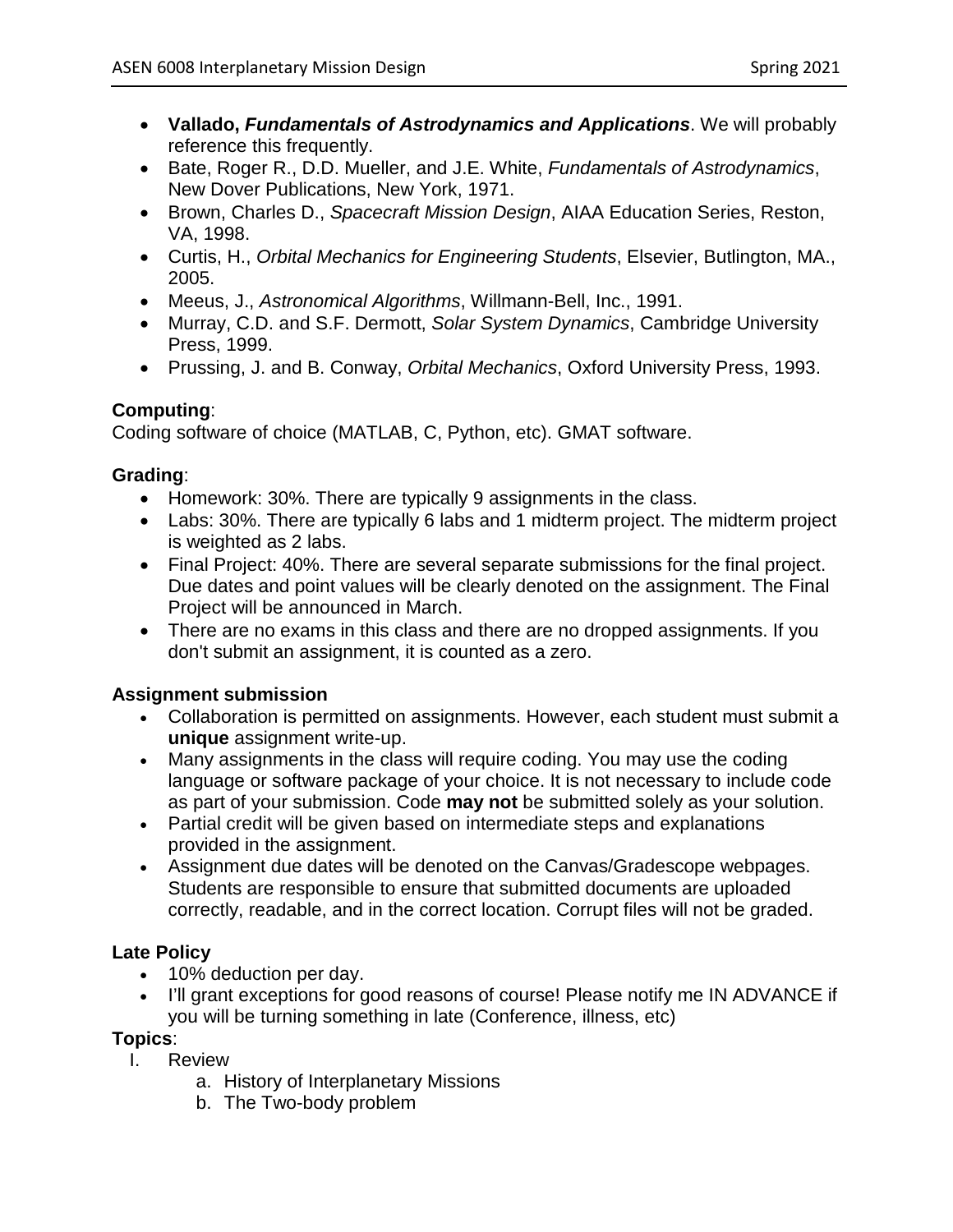- c. The N-body problem
- d. Perturbations
- e. Patched conics
- f. Reference frames
- g. Sphere of Influence
- h. Hohmann transfers
- II. Lambert's Problem
	- a. Lambert's general theorem
	- b. Type I vs Type 2 orbits
	- c. Discussion of Geometry of Lambert's problem
	- d. Universal Variables Algorithm
	- e. Revisit f and g functions
	- f. TOF equations for elliptical, parabolic, and hyperbolic transfers
	- g. Multi-Revolution solutions (Type 3, Type 4, etc)
	- h. Algorithm for multi-rev solutions
- III. Ephemeris
	- a. Meeus Coefficients
	- b. Discussion of JPL Ephemerides
- IV. Pork Chop Plots
	- a. Construction and Analysis
- V. Gravity Assists
	- a. History
	- b. Vector Diagrams
	- c. Leading vs Trailing
	- d. Geometry
	- e. Computation of parameters (periapsis radius, turn angles, etc)
- VI. B-Plane
	- a. Motivation
	- b. Geometry and axes derivation
	- c. Computing nominal B-Plane parameters
	- d. Targeting desired B-Plane parameters
	- e. Various targeting algorithms
- VII. Resonant Orbits
	- a. History (Galileo)
	- b. Motivation
	- c. Construction
- VIII. Mission Development
	- a. Using tools to construct end-to-end mission
	- b. How to develop an initial itinerary?
	- IX. Introduction to Trajectory Optimization
		- a. How to define an optimal trajectory?
		- b. Optimization Problem Setup
		- c. Performance index, constraints
		- d. Defining state vector
		- e. Pruning the search space
		- f. Algorithms for optimization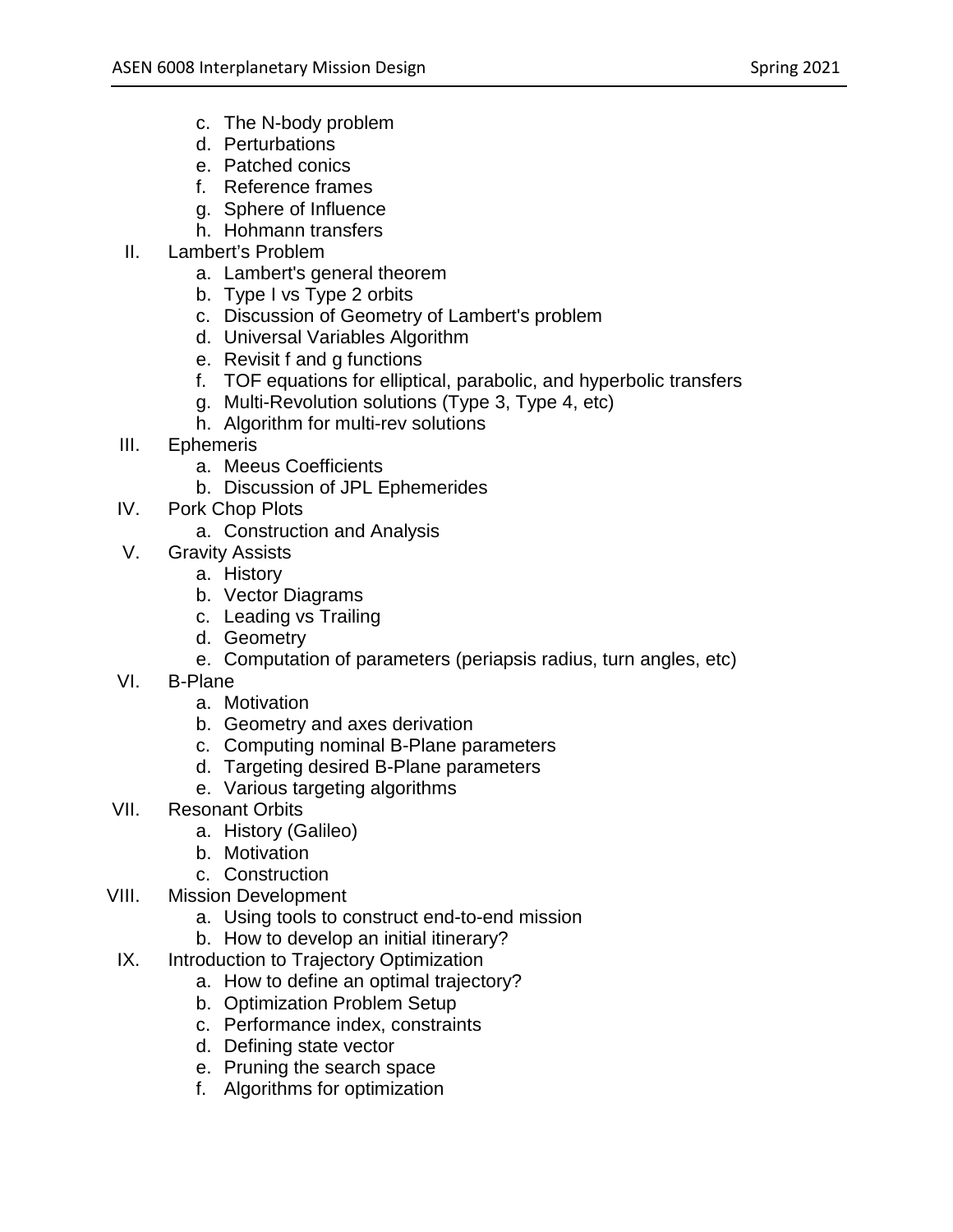- i. Deterministic vs Stochastic
- g. Examples of optimization algorithms
- X. Tisserand Plots
- XI. Three Body Problem
	- a. History
	- b. Simplified forms (Restricted, Elliptical Restricted, Circular Restricted)
- XII. Circular Restricted Three Body Problem
	- a. Geometry of nondimensional, rotating frame
	- b. Derivation of Equations of Motion
	- c. Transformation from synodic to inertial frame
	- d. Libration Points
- XIII. State Transition Matrix
	- a. Motivation
	- b. Derivation for CRTBP
- XIV. Libration Point Orbits
	- a. History in Mission Design
	- b. Types of orbits (Halo, Lissajous, etc)
	- c. Construction of LPOs using Single Shooting Algorithm
	- d. Stability
- XV. Invariant Manifolds
	- a. Definition
	- b. Stable/Unstable Eigenvalues and vectors
	- c. Computing Invariant Manifolds (general discussion)
	- d. Applications to Mission design
- XVI. Differential Correction

Additional information regarding general CU classroom policies:

# **Accommodation for Disabilities**

If you qualify for accommodations because of a disability, please submit to your professor a letter from Disability Services in a timely manner (for exam accommodations provide your letter at least one week prior to the exam) so that your needs can be addressed. Disability Services determines accommodations based on documented disabilities. Contact Disability Services at 303-492-8671 or by e-mail at dsinfo@colorado.edu. If you have a temporary medical condition or injury, see Temporary Injuries guidelines under the Quick Links at the Disability Services website and discuss your needs with your professor.

# **Religious Holidays**

Campus policy regarding religious observances requires that faculty make every effort to deal reasonably and fairly with all students who, because of religious obligations, have conflicts with scheduled exams, assignments or required attendance. In this class, please provide me with a list of potential conflicts within the first two weeks of the semester.

See the campus policy regarding religious observances for full details.